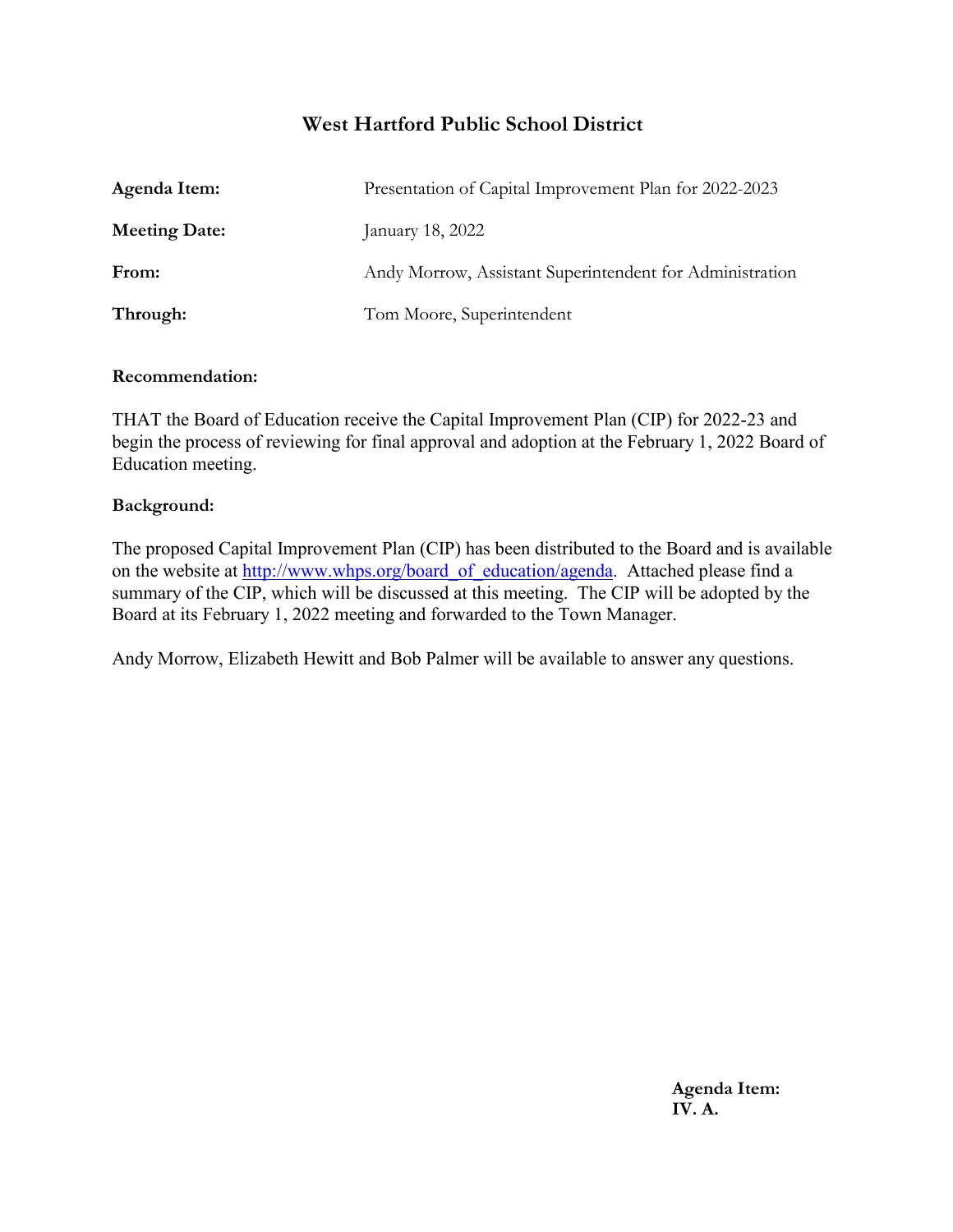# **West Hartford Public Schools Capital Improvement Plan for 2022-23 January 18, 2022**

The Capital Improvement Plan (CIP) identifies funds needed for the ongoing maintenance of school buildings, new construction, furniture, equipment, and computer infrastructure. The CIP includes a recommended appropriation for fiscal years 2022-23 and 2023-24. Upon approval by of the Board of Education on February 1, 2022, the CIP will be forwarded to the Town Manager for review and incorporation into the Town of West Hartford's Capital Improvement Plan. Following the template of the Town's CIP, the Board's CIP also includes funding recommendations for a total of 12 fiscal years, from 2022-23 through 2033- 34. The Town Council will appropriate funding for the 2022-23 and 2023-24 fiscal years of the CIP at its April 25, 2022 meeting.

#### **2021-2022 Capital Improvement Plan**

Before presenting the proposed CIP for 2022-23 and beyond, it is important to review what occurred with regard to the 2021-22 CIP. The Town Council did not modify the Board of Education's adopted 2021-22 CIP as detailed in Table 1.

|                                              | <b>Fiscal Year 2021-22</b> |             |
|----------------------------------------------|----------------------------|-------------|
|                                              | <b>Board Adopted</b>       | Final       |
| <b>RECURRING PROJECTS</b>                    |                            |             |
| Asbestos Removal                             | \$250,000                  | \$250,000   |
| Computer Infrastructure                      | \$350,000                  | \$350,000   |
| Furniture & Equipment Replacement            | \$175,000                  | \$175,000   |
| Heating and Ventilation Systems              | \$800,000                  | \$800,000   |
| <b>Exterior School Building Improvements</b> | \$1,575,000                | \$1,575,000 |
| Interior School Building Improvements        | \$1,584,000                | \$1,584,000 |
| Site and Athletic Field Improvements         | \$450,000                  | \$450,000   |
| Stage & Auditorium Renovation                | \$200,000                  | \$200,000   |
| <b>SUBTOTAL</b>                              | \$5,384,000                | \$5,384,000 |
| <b>PROGRAM ENHANCEMENTS</b>                  |                            |             |
| <b>School Security Improvements</b>          | \$1,350,000                | \$1,350,000 |
| <b>TOTAL</b>                                 | \$6,734,000                | \$6,734,000 |
|                                              |                            |             |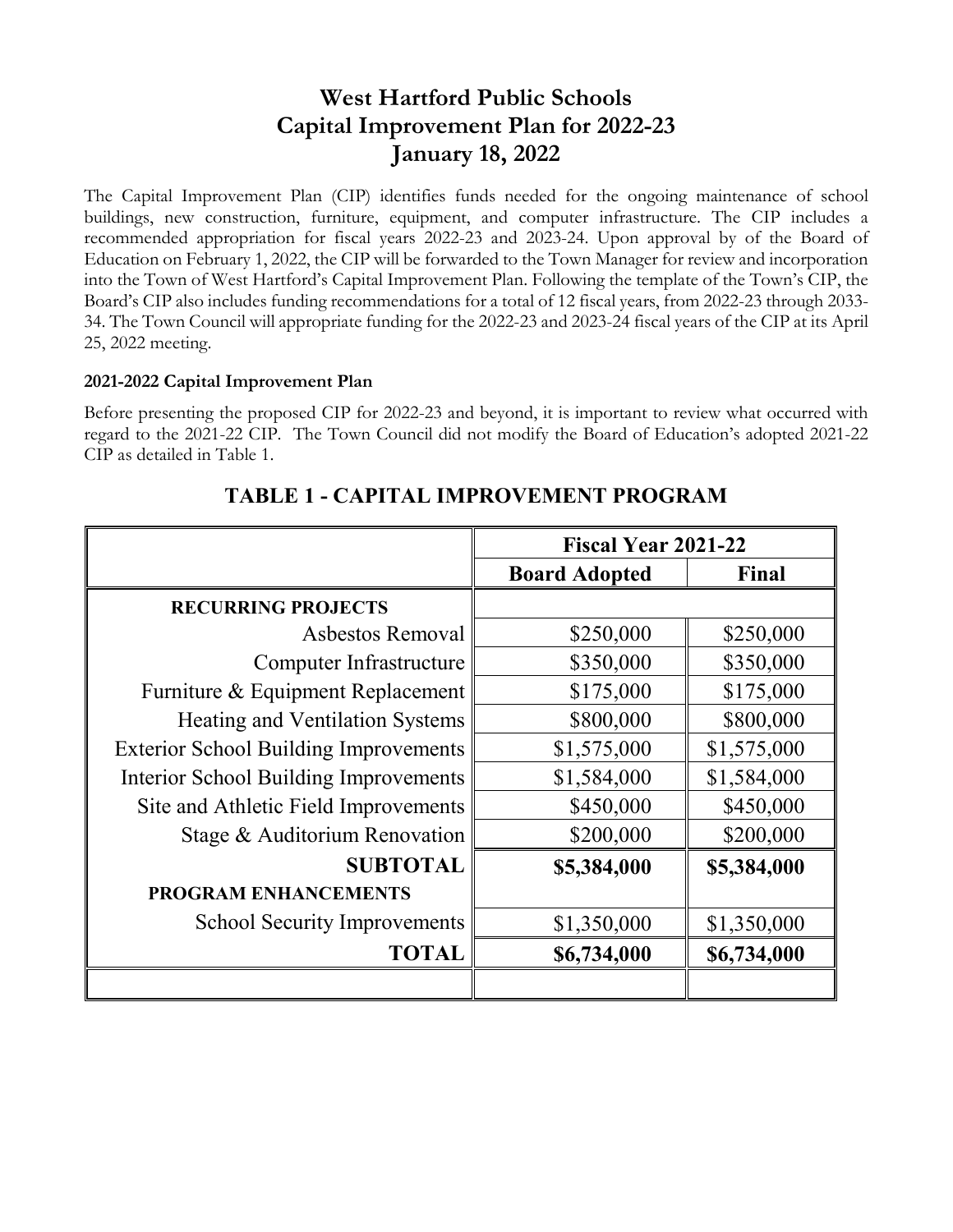Due to the ongoing supply chain issues, limited bidders and escalating construction costs related to the pandemic, several projects scheduled for the summer of 2021 utilizing the 2021-22 CIP appropriation were postponed. However, we were able to accomplish a limited number of projects in the summer of 2021 as detailed in Table 2.

| <b>Funding Area</b>                             | <b>Proposed February 2021</b>                                                                                                                     | <b>Projects Completed</b>                                                                                                        |
|-------------------------------------------------|---------------------------------------------------------------------------------------------------------------------------------------------------|----------------------------------------------------------------------------------------------------------------------------------|
| Asbestos Removal                                | Asbestos removal related to<br>other CIP projects                                                                                                 | Asbestos removal related to<br>other CIP projects                                                                                |
| Computer Infrastructure                         | Replacement of computer<br>hardware                                                                                                               | Replacement of computer<br>hardware                                                                                              |
| Furniture and Equipment<br>Replacement          | Replacement of furniture<br>throughout district as<br>identified by schools                                                                       | Replacement of furniture<br>throughout district as<br>identified by schools. There<br>was enough funding to meet<br>basic needs. |
| Heating and Ventilation<br>Systems              | Modifications to steam boilers<br>and replacement of<br>auditorium air handler at King<br>Philip                                                  | Modifications to boilers<br>completed, air handler<br>postponed to 2022                                                          |
| <b>Exterior School Building</b><br>Improvements | Roof replacements at<br>Sedgwick and Hall; masonry<br>repairs at Hall and Sedgwick                                                                | Both roof replacements and<br>masonry were completed at<br>Hall and Sedgwick                                                     |
| Interior School Building<br>Improvements        | Floor replacement and<br>painting at Conard, Hall,<br>Norfeldt and Webster Hill;<br>renovation of Hall culinary<br>arts kitchen                   | All flooring and painting<br>projects completed, Hall<br>culinary arts kitchen<br>postponed                                      |
| Site and Athletic Field<br>Improvements         | Visitor bleacher replacement<br>at Conard, Wolcott<br>playground equipment<br>replacement, paving at Bugbee<br>and Webster Hill                   | Conard and Wolcott<br>postponed until 2022, Bugbee<br>and Webster Hill paving<br>completed                                       |
| Stage and Auditorium<br>Renovation              | Hall and King Philip seating<br>replacement                                                                                                       | Postponed                                                                                                                        |
| School Security                                 | Main entrance security<br>improvements at Norfeldt and<br>Whiting Lane, and exterior<br>door replacements at Conard,<br>Webster Hill and Sedgwick | Braeburn and Smith<br>completed, Whiting Lane and<br>Wolcott postponed; all door<br>replacements completed                       |

### **TABLE 2 – PROJECTS PLANNED AND COMPLETED FOR 2021-22**

#### **12 Year CIP Plan 2023-2034**

The 12-year CIP plan presented in Table 3 focuses primarily on the continuing investment in maintaining school buildings with recurring projects for building systems (boilers, chillers, and electrical switchgear), building envelope (roofs and masonry repairs) and general improvements (flooring replacements, painting, restroom renovations and furniture replacement). It also provides funding for an annual information technology refresh of 1,500 devices.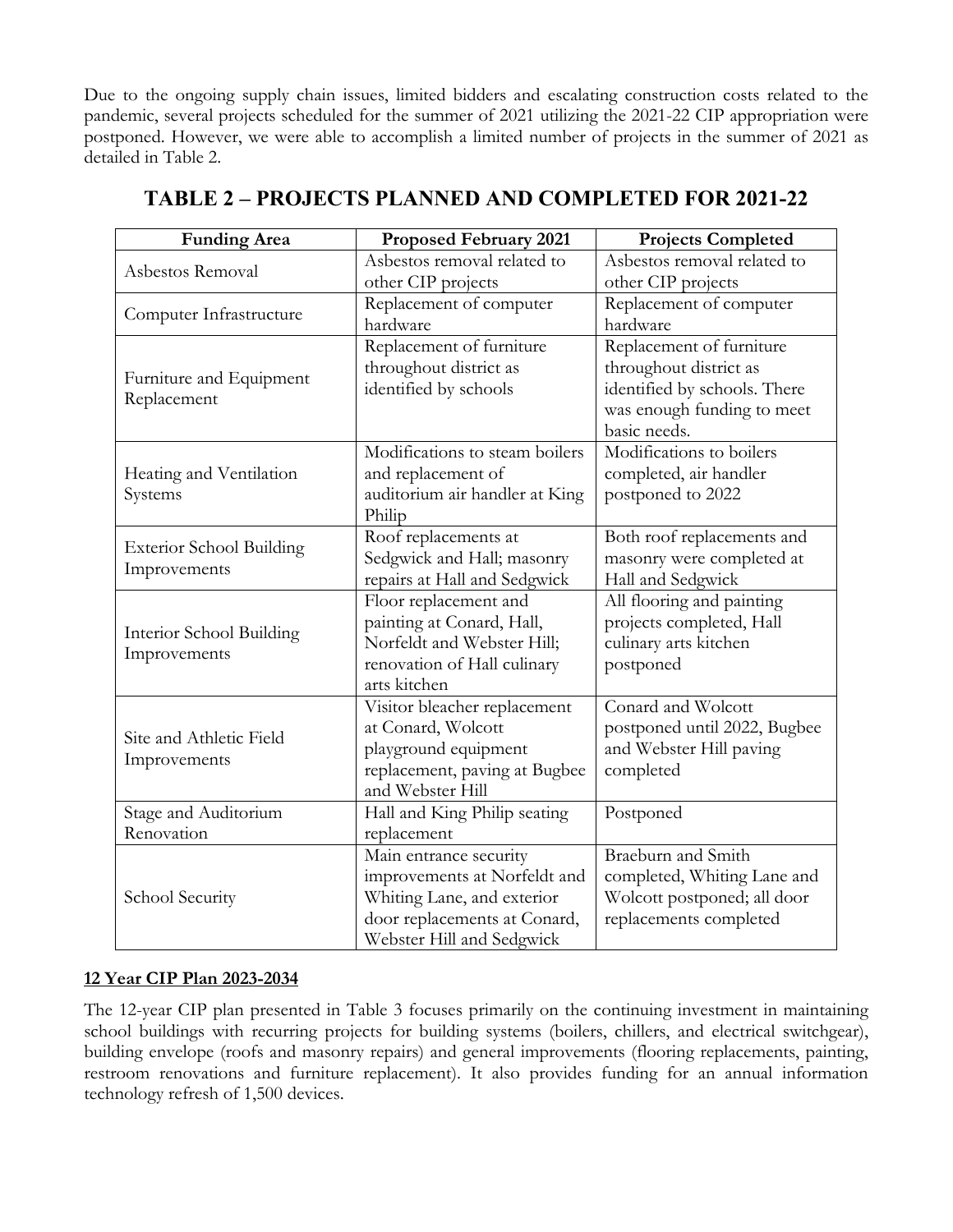An additional program enhancement to address air quality in the elementary schools will begin in the 2022- 23 fiscal year. Only two elementary schools have building-wide fresh air and air conditioning systems (Charter Oak International Academy and Smith), two elementary schools have building-wide fresh air system with limited air conditioning (Braeburn and Wolcott) and the remaining seven elementary schools have limited fresh air and air conditioning along with inefficient single-pane window systems. This program enhancement provides funding for improvements at nine elementary schools over a 15-year period.

In addition, funding is included in 2022-23 to construct 12 new tennis courts at each high school as the existing courts are approximately 25 years old and at the end of their service life. The new courts would be constructed using post tension concrete and include new exterior fencing and nets at an estimated cost of \$125,000 per court, or a total of \$3,000,000.

#### **Planned Projects for Fiscal Years 2022-23, 2023-24 and 2024-25**

Planned projects for the next three fiscal years are detailed below by school building:

- Aiken: Fresh Air and Windows (2024-25)
- Braeburn: Roof Replacement (2022-23), Parking Lot (2022-23)
- Bugbee: Exterior Door Replacement (2022-23), Boiler Replacement (2023-24), Roof Replacement (2024-25)
- Conard: Tennis Court Replacement (2022-23), Visitor Bleacher Replacement (2022-23), Restroom Renovation (2022-23)
- Duffy: Main Entrance Security (2022-23), Fresh Air and Windows (2022-23, 2023-24), Flooring (2023-24), Painting (2023-24), Paving (2023-24)
- Hall: Tennis Court Replacement (2022-23), Auditorium Seating (2022-23), Culinary Kitchen Renovation (2022-23), Roof Replacement (2022-23), Masonry Repairs (2022-23, 2023-24), Auditorium Seating (2022-23), Restroom Renovation (2022-23), Paving (2024-25)
- King Philip: Auditorium Air Handler (2022-23), Auditorium Seating (2022-23), Flooring (2022-23, 2023-24, 2024-25), Exterior Door Replacement (2022-23), Painting (2022-23, 2023-24, 2024-25), Paving (2022-23)
- $\triangleright$  Morley: Paving (2023-24)
- Norfeldt: Main Entrance Security (2022-23), Flooring (2023-24), Painting (2023-24), Fresh Air and Windows (2024-25)
- Sedgwick: Roof Replacement (2022-23), Restroom Renovations (2022-23, 2023-24)
- Webster Hill: Flooring (2022-23), Painting (2022-23), Boiler (2022-23), Paving (2024-25)
- Whiting Lane: Flooring (2023-24), Painting (2023-24), Boiler (2024-25)
- Wolcott: Main Entrance Security (2022-23), Playground Equipment (2022-23, 2023-24), Auditorium Seating (2023-24), Flooring (2024-25), Painting (2024-25)

Based upon projected enrollment, no schools are anticipating space shortages.